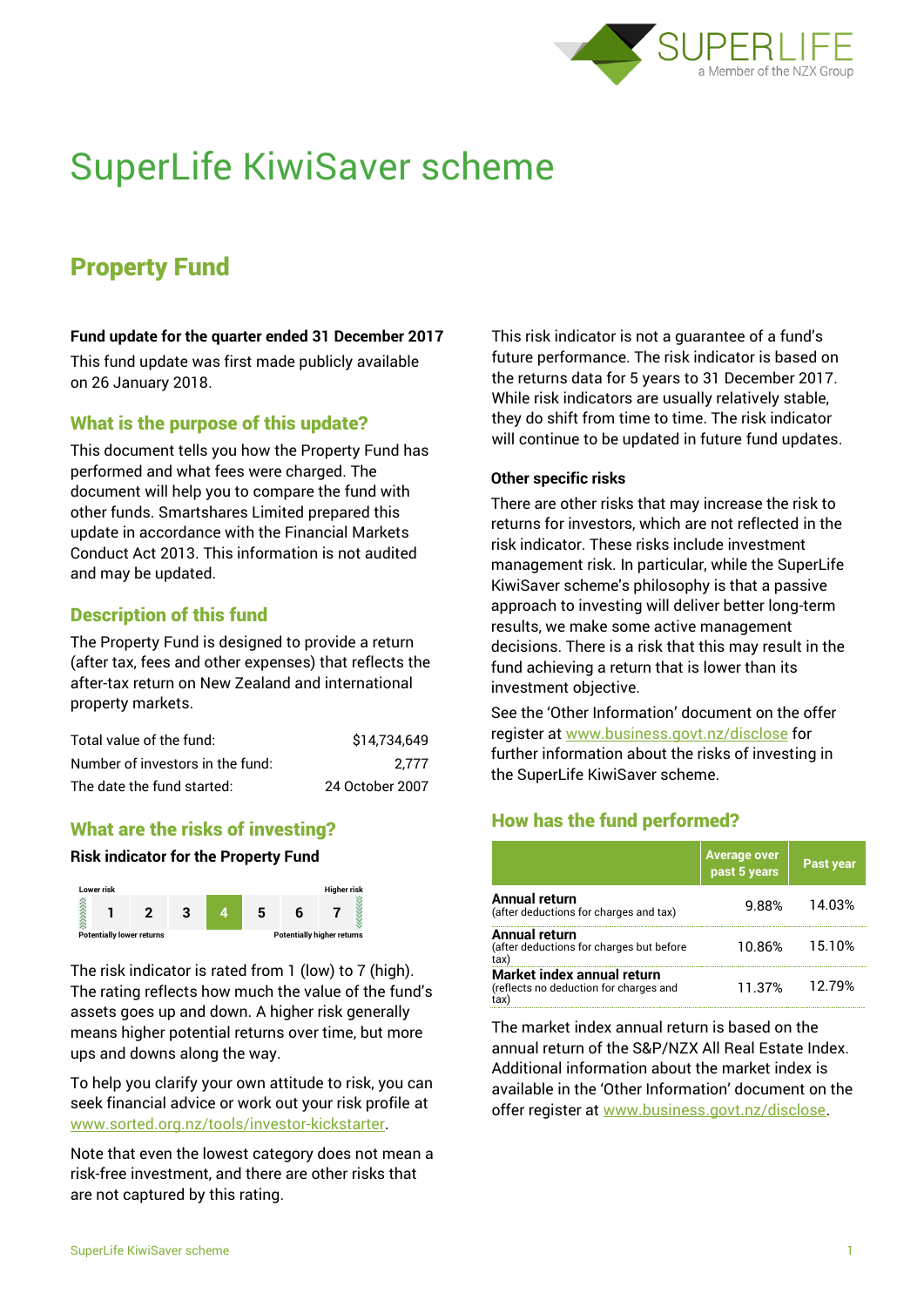

#### **Annual return graph**



This shows the return after fund charges and tax for each year ending 31 March since the fund started. The last bar shows the average annual return since the fund started, up to 31 December 2017.

**Important:** This does not tell you how the fund will perform in the future.

Returns in this update are after tax at the highest prescribed investor rate (PIR) of tax for an individual New Zealand resident. Your tax may be lower.

#### What fees are investors charged?

Investors in the Property Fund are charged fund charges. In the year to 31 March 2017 these were:

|                                                       | % per annum of fund's<br>net asset value |  |
|-------------------------------------------------------|------------------------------------------|--|
| <b>Total fund charges</b>                             | 0.59%                                    |  |
| Which are made up of:                                 |                                          |  |
| <b>Total management and</b><br>administration charges | 0.59%                                    |  |
| Including:                                            |                                          |  |
| Manager's basic fee                                   | 0.38%                                    |  |
| Other management and<br>administration charges        | 0.21%                                    |  |
| <b>Total performance-based fees</b>                   | 0.00%                                    |  |
| <b>Other charges</b>                                  | <b>Dollar amount per investor</b>        |  |
| <b>Administration fee</b>                             | 2<br>\$32 per annum                      |  |

Investors will not be charged individual action fees for specific actions or decisions. See the Product Disclosure Statement for the SuperLife KiwiSaver scheme for more information about the fees investors are charged.

Small differences in fees and charges can have a big impact on your investment over the long term.

# Example of how this applies to an investor

Jess had \$10,000 in the fund and did not make any further contributions. At the end of the year, Jess received a return after fund charges were deducted of \$1,403 (that is 14.03% of her initial \$10,000). Jess paid other charges of \$30. This gives Jess a total return after tax of \$1,373 for the year.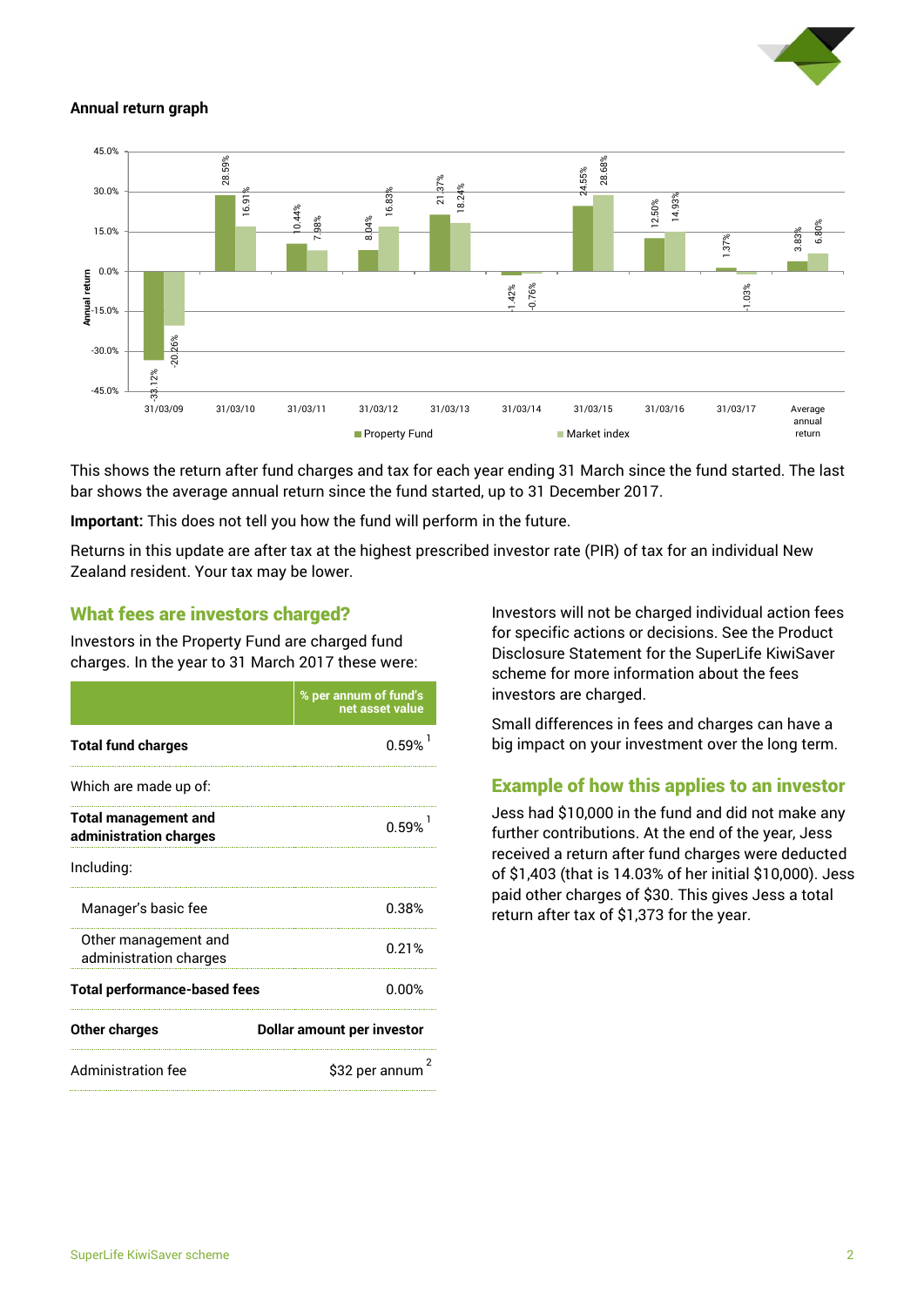

# What does the fund invest in?

#### **Actual investment mix**

This shows the types of assets that the fund invests in.



#### **Target investment mix**

This shows the mix of assets that the fund generally intends to invest in.

| <b>Asset Category</b>        | <b>Target asset mix</b> |
|------------------------------|-------------------------|
| Cash and cash equivalents    |                         |
| New Zealand fixed interest   |                         |
| International fixed interest |                         |
| Australasian equities        |                         |
| International equities       |                         |
| Listed property              | 100.00%                 |
| Unlisted property            |                         |
| Commodities                  |                         |
| Other                        |                         |

#### **Top ten investments**

| <b>Name</b>                                                     | % of fund's net<br>asset value | <b>Type</b>     | <b>Country</b> | <b>Credit rating</b><br>(if applicable) |
|-----------------------------------------------------------------|--------------------------------|-----------------|----------------|-----------------------------------------|
| Vanguard International Property Securities<br>Index Fund Hedged | 15.78%                         | Listed property | Australia      |                                         |
| <b>Goodman Property Trust</b>                                   | 7.20%                          | Listed property | New Zealand    |                                         |
| <b>Precinct Properties New Zealand Ltd</b>                      | 6.94%                          | Listed property | New Zealand    |                                         |
| Kiwi Property Group Ltd                                         | 6.83%                          | Listed property | New Zealand    |                                         |
| Argosy Property Ltd                                             | 4.93%                          | Listed property | New Zealand    |                                         |
| Property for Industry Ltd                                       | 4.61%                          | Listed property | New Zealand    |                                         |
| Vital Healthcare Property Trust                                 | 3.97%                          | Listed property | New Zealand    |                                         |
| <b>Stride Property Group</b>                                    | 3.55%                          | Listed property | New Zealand    |                                         |
| <b>Westfield Corp</b>                                           | 2.33%                          | Listed property | Australia      |                                         |
| Viva Energy REIT                                                | 2.14%                          | Listed property | Australia      |                                         |

The top 10 investments make up 58.28% of the fund's net asset value.